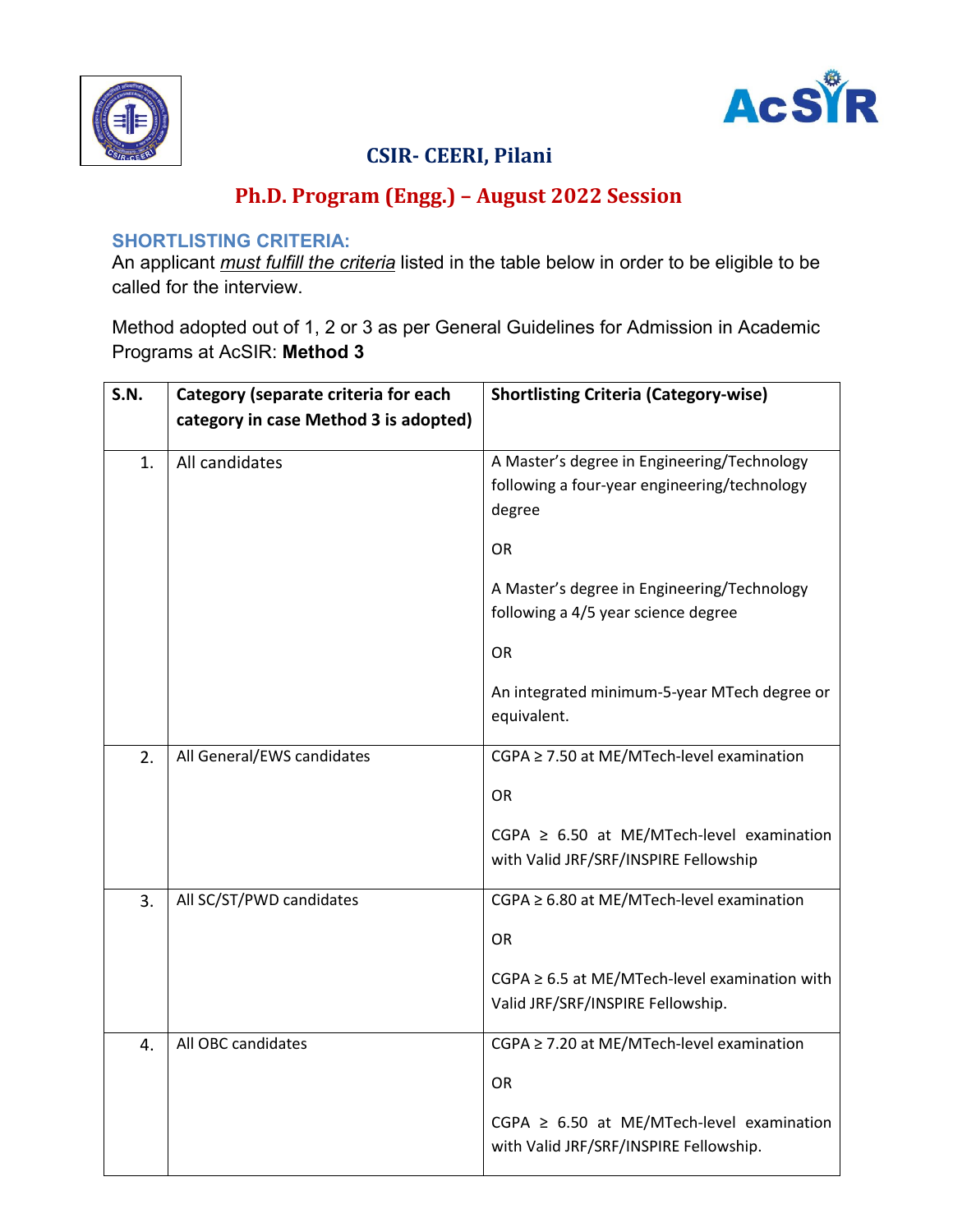|    | Sponsored candidates                    | $CGPA \ge 7.00$ at ME/MTech-level examination                                            |
|----|-----------------------------------------|------------------------------------------------------------------------------------------|
| 6. | applied through PA/SRF/Scientist route. | All candidates working at CSIR Labs, who $  CGPA \ge 7.20$ at ME/MTech-level examination |

- o Percentages have been converted to CGPA using formula "CGPA=(Percentage+5)/10" as per AcSIR guidelines for cases where CGPA has not been reported.
- o Only applicants to this program who fulfill the short-listing criteria mentioned above but whose name does not appear in the list of short-listed candidates for interview may communicate immediately (latest by June 15, 2022) with complete details of their claim by email to <coordinator.ceeri@acsir.res.in>.

### LIST OF SHORTLISTED CANDIDATES FOR INTERVIEW

| S.N.           | App.<br>No. | <b>Candidate's Name</b>                | <b>Category</b> | <b>URL</b>                        | Date and time<br>of Interview                          | <b>Reporting</b><br><b>Time</b> |
|----------------|-------------|----------------------------------------|-----------------|-----------------------------------|--------------------------------------------------------|---------------------------------|
| $\mathbf{1}$   | 55916       | <b>GARIMA PANWAR</b>                   | <b>SC</b>       | Will be provided<br>soon by email | 29 <sup>th</sup> June to<br>01st July 2022             | 9.00 AM                         |
| $\overline{2}$ | 55904       | <b>JIJIVISHA SINGH</b>                 | <b>UR</b>       | Will be provided<br>soon by email | 29 <sup>th</sup> June to<br>01st July 2022             | 9.00 AM                         |
| $\overline{3}$ | 55800       | <b>SHAIK YEZAZUL</b><br><b>NISHATH</b> | <b>UR</b>       | Will be provided<br>soon by email | 29 <sup>th</sup> June to<br>01st July 2022             | 9.00 AM                         |
| $\overline{4}$ | 55747       | <b>BHANU BHARTI</b>                    | <b>SC</b>       | Will be provided<br>soon by email | 29 <sup>th</sup> June to<br>01st July 2022             | 9.00 AM                         |
| 5              | 55736       | <b>SUMIT KUMAR</b><br><b>BEHERA</b>    | <b>SC</b>       | Will be provided<br>soon by email | 29 <sup>th</sup> June to<br>01st July 2022             | 9.00 AM                         |
| $6\phantom{1}$ | 55680       | <b>ZEBA</b>                            | <b>UR</b>       | Will be provided<br>soon by email | 29 <sup>th</sup> June to<br>01 <sup>st</sup> July 2022 | 9.00 AM                         |
| $\overline{7}$ | 55629       | <b>SAMIKSHA PATRE</b>                  | <b>UR</b>       | Will be provided<br>soon by email | 29 <sup>th</sup> June to<br>01st July 2022             | 9.00 AM                         |
| 8              | 55602       | <b>MANISH KUMAR</b><br><b>GUPTA</b>    | <b>EWS</b>      | Will be provided<br>soon by email | 29 <sup>th</sup> June to<br>01st July 2022             | 9.00 AM                         |
| 9              | 55307       | <b>DIKSHA KUMARI</b>                   | <b>SC</b>       | Will be provided<br>soon by email | 29 <sup>th</sup> June to<br>01st July 2022             | 9.00 AM                         |
| 10             | 55292       | <b>AMIT KUMAR</b>                      | <b>UR</b>       | Will be provided<br>soon by email | 29 <sup>th</sup> June to<br>01 <sup>st</sup> July 2022 | 9.00 AM                         |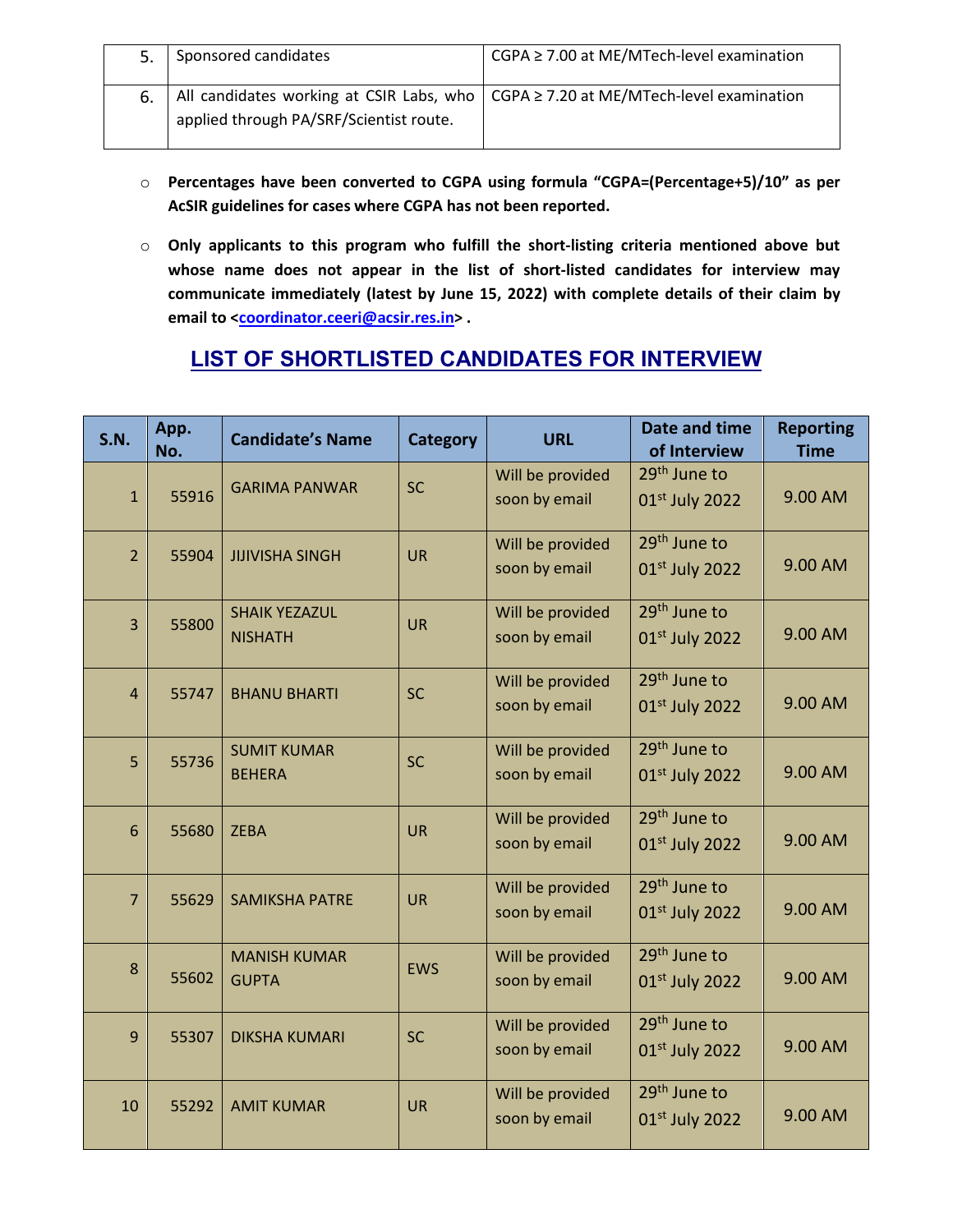| 11 | 55243 | AKHIL MISRA *                | <b>UR</b>      | Will be provided | 29 <sup>th</sup> June to |         |
|----|-------|------------------------------|----------------|------------------|--------------------------|---------|
|    |       |                              |                | soon by email    | 01st July 2022           | 9.00 AM |
|    |       |                              | <b>UR</b>      | Will be provided | 29 <sup>th</sup> June to |         |
| 12 | 55228 | <b>SOUMITRA GHORAI</b>       |                | soon by email    | 01st July 2022           | 9.00 AM |
| 13 | 55194 | <b>NISHA DEVI</b>            | <b>UR</b>      | Will be provided | 29 <sup>th</sup> June to |         |
|    |       |                              |                | soon by email    | 01st July 2022           | 9.00 AM |
| 14 | 55176 | <b>KASHISH SAPRA **</b>      | <b>UR</b>      | Will be provided | 29 <sup>th</sup> June to |         |
|    |       |                              |                | soon by email    | $01st$ July 2022         | 9.00 AM |
| 15 |       | <b>RAKESH KUMAR*</b>         | <b>SC</b>      | Will be provided | 29 <sup>th</sup> June to |         |
|    | 55114 |                              |                | soon by email    | $01st$ July 2022         | 9.00 AM |
| 16 | 55090 | <b>INDRANI MAZUMDER</b>      | <b>UR</b>      | Will be provided | 29 <sup>th</sup> June to |         |
|    |       |                              |                | soon by email    | $01st$ July 2022         | 9.00 AM |
| 17 | 55054 | <b>PRASUN KUMAR</b>          | <b>UR</b>      | Will be provided | 29 <sup>th</sup> June to |         |
|    |       |                              |                | soon by email    | $01st$ July 2022         | 9.00 AM |
| 18 | 54899 | <b>AMIT KUMAR</b>            | <b>UR</b>      | Will be provided | 29 <sup>th</sup> June to |         |
|    |       |                              |                | soon by email    | 01st July 2022           | 9.00 AM |
| 19 |       | <b>KANUPRIYA</b>             | <b>OBC-NCL</b> | Will be provided | 29 <sup>th</sup> June to |         |
|    | 54680 |                              |                | soon by email    | $01st$ July 2022         | 9.00 AM |
| 20 |       | <b>KABILAN.K<sup>#</sup></b> | <b>OBC-NCL</b> | Will be provided | 29 <sup>th</sup> June to |         |
|    | 54579 |                              |                | soon by email    | 01st July 2022           | 9.00 AM |
| 21 | 54312 | PUCHALA HARSHA               | <b>UR</b>      | Will be provided | 29 <sup>th</sup> June to |         |
|    |       | <b>VARDHAN REDDY</b>         |                | soon by email    | $01st$ July 2022         | 9.00 AM |
| 22 | 54167 | <b>ANISH KUMAR</b>           | <b>OBC-NCL</b> | Will be provided | 29 <sup>th</sup> June to |         |
|    |       | <b>BARDHAN</b>               |                | soon by email    | 01st July 2022           | 9.00 AM |
| 23 | 54127 | <b>BASANT</b>                | <b>SC</b>      | Will be provided | 29 <sup>th</sup> June to |         |
|    |       |                              |                | soon by email    | 01st July 2022           | 9.00 AM |
| 24 | 54110 | <b>DIPDISHA BOSE</b>         | <b>UR</b>      | Will be provided | 29 <sup>th</sup> June to |         |
|    |       |                              |                | soon by email    | 01st July 2022           | 9.00 AM |
| 25 | 54060 | <b>NIKITA RAHAJA</b>         | <b>UR</b>      | Will be provided | 29 <sup>th</sup> June to |         |
|    |       |                              |                | soon by email    | 01st July 2022           | 9.00 AM |
| 26 | 53778 | <b>SHUVAM GUPTA *</b>        | <b>UR</b>      | Will be provided | 29 <sup>th</sup> June to |         |
|    |       |                              |                | soon by email    | $01st$ July 2022         | 9.00 AM |
| 27 | 53641 | <b>KOTHA VENKATA</b>         | <b>OBC-NCL</b> | Will be provided | 29 <sup>th</sup> June to | 9.00 AM |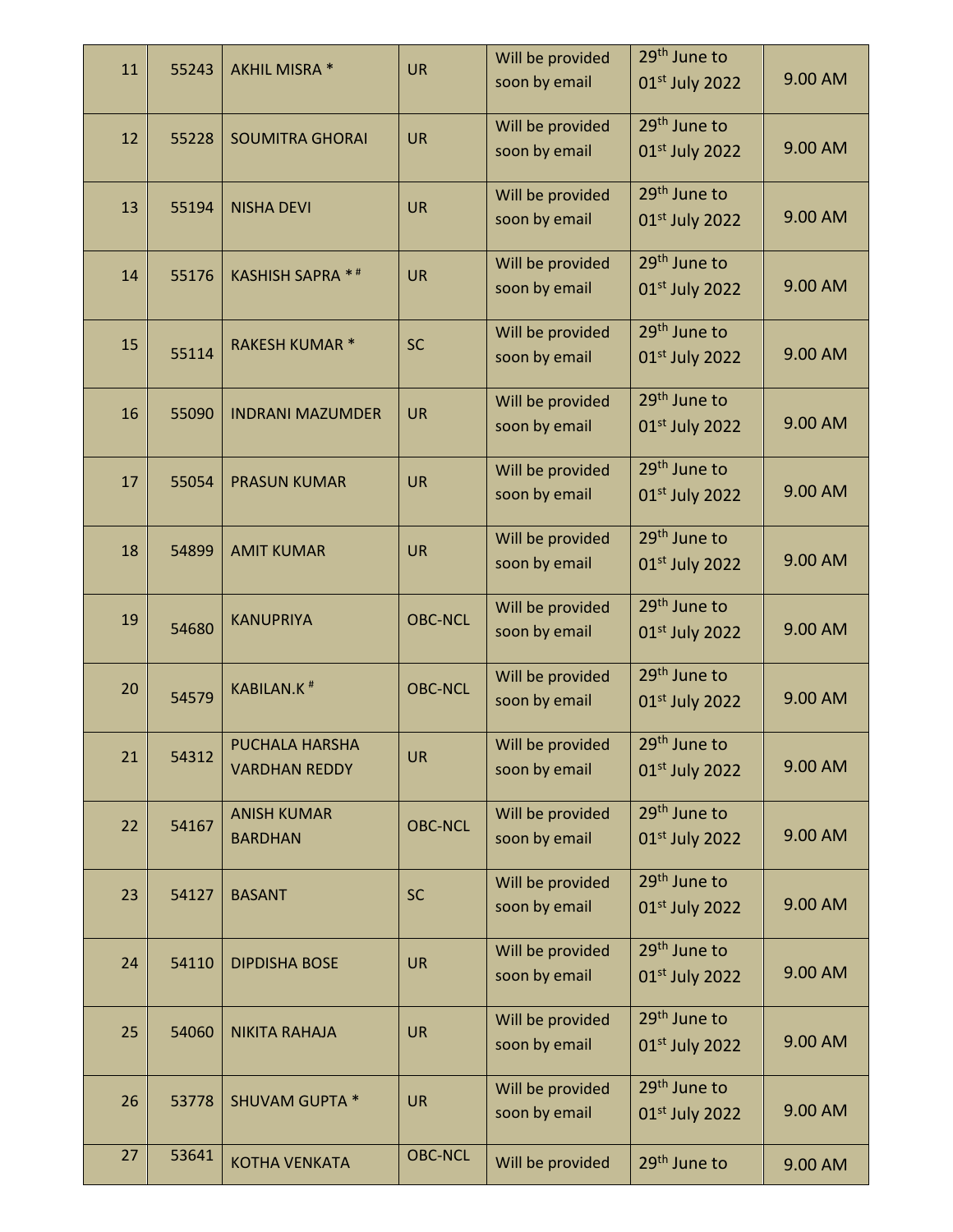|    |       | RAMAKRISHNA                              |                | soon by email                     | 01st July 2022                                         |         |
|----|-------|------------------------------------------|----------------|-----------------------------------|--------------------------------------------------------|---------|
| 28 | 53572 | <b>CHAVAN AMIT</b><br><b>RAMCHANDRA</b>  | <b>UR</b>      | Will be provided<br>soon by email | 29 <sup>th</sup> June to<br>01st July 2022             | 9.00 AM |
| 29 | 53385 | <b>RIGVENDRA KUMAR</b><br><b>VARDHAN</b> | <b>OBC-NCL</b> | Will be provided<br>soon by email | 29 <sup>th</sup> June to<br>$01st$ July 2022           | 9.00 AM |
| 30 | 53380 | <b>PATEL VIKAS</b>                       | <b>UR</b>      | Will be provided<br>soon by email | 29 <sup>th</sup> June to<br>01st July 2022             | 9.00 AM |
| 31 | 53336 | <b>VISHNUPRIYA</b><br><b>GOPINATHAN</b>  | <b>UR</b>      | Will be provided<br>soon by email | 29 <sup>th</sup> June to<br>01 <sup>st</sup> July 2022 | 9.00 AM |
| 32 | 53284 | <b>MAULESH HITESH</b><br><b>PARIKH</b>   | <b>UR</b>      | Will be provided<br>soon by email | 29 <sup>th</sup> June to<br>$01st$ July 2022           | 9.00 AM |
| 33 | 53281 | <b>HASAN IQBAL</b>                       | <b>UR</b>      | Will be provided<br>soon by email | 29 <sup>th</sup> June to<br>01st July 2022             | 9.00 AM |
| 34 | 53266 | <b>REKHA</b>                             | <b>UR</b>      | Will be provided<br>soon by email | 29 <sup>th</sup> June to<br>01st July 2022             | 9.00 AM |
| 35 | 53258 | <b>ARKA SEN</b>                          | <b>UR</b>      | Will be provided<br>soon by email | 29 <sup>th</sup> June to<br>01st July 2022             | 9.00 AM |
| 36 | 53229 | <b>ABHISHEK PAL</b>                      | <b>UR</b>      | Will be provided<br>soon by email | 29 <sup>th</sup> June to<br>$01st$ July 2022           | 9.00 AM |
| 37 | 53214 | <b>SUBHAM</b><br><b>CHOWDHURY *</b>      | <b>UR</b>      | Will be provided<br>soon by email | 29 <sup>th</sup> June to<br>01st July 2022             | 9.00 AM |
| 38 | 53193 | <b>SUBHRAJIT MANNA *</b>                 | <b>OBC-NCL</b> | Will be provided<br>soon by email | 29 <sup>th</sup> June to<br>01 <sup>st</sup> July 2022 | 9.00 AM |
| 39 | 53169 | <b>PRIYANKA</b>                          | <b>OBC-NCL</b> | Will be provided<br>soon by email | 29 <sup>th</sup> June to<br>01 <sup>st</sup> July 2022 | 9.00 AM |
| 40 | 53085 | <b>NISHTHA RATHORE *</b>                 | <b>UR</b>      | Will be provided<br>soon by email | 29 <sup>th</sup> June to<br>01st July 2022             | 9.00 AM |
| 41 | 53074 | <b>DINESH</b>                            | <b>UR</b>      | Will be provided<br>soon by email | 29 <sup>th</sup> June to<br>01st July 2022             | 9.00 AM |
| 42 | 53068 | <b>VEERANNA</b><br>DARAVATH *            | <b>ST</b>      | Will be provided<br>soon by email | 29 <sup>th</sup> June to<br>01st July 2022             | 9.00 AM |
| 43 | 53033 | <b>MOHD GUFRAN</b>                       | <b>OBC-NCL</b> | Will be provided<br>soon by email | 29 <sup>th</sup> June to<br>$01st$ July 2022           | 9.00 AM |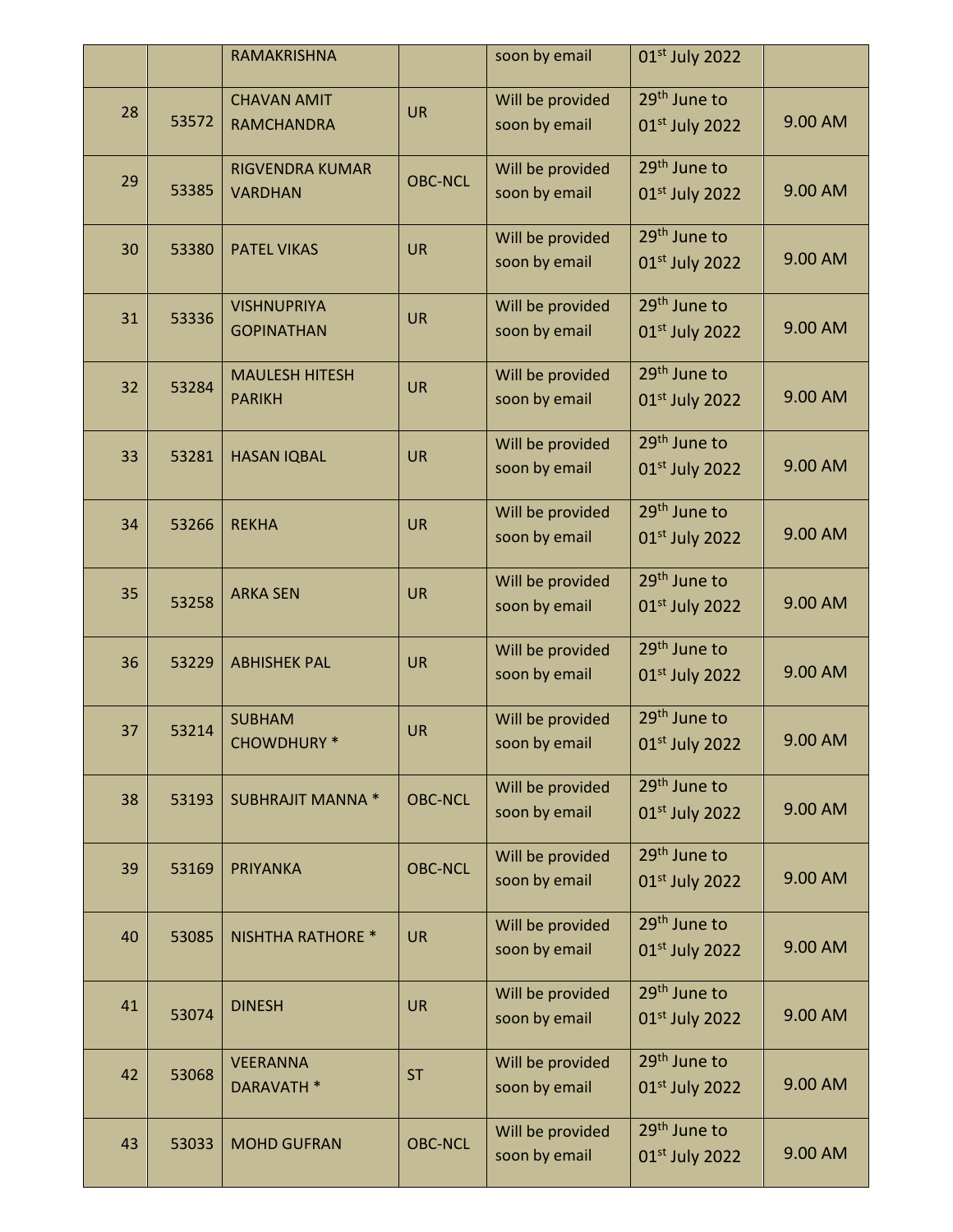| 44 | 53015 | <b>HARINANDAN SINGH</b>                    | <b>UR</b>      | Will be provided<br>soon by email | $29th$ June to<br>01 <sup>st</sup> July 2022           | 9.00 AM |
|----|-------|--------------------------------------------|----------------|-----------------------------------|--------------------------------------------------------|---------|
| 45 | 52998 | <b>BASANI NAGARAJ</b>                      | <b>OBC-NCL</b> | Will be provided<br>soon by email | 29 <sup>th</sup> June to<br>01st July 2022             | 9.00 AM |
| 46 | 52984 | <b>DEEPAK SINGH</b>                        | <b>UR</b>      | Will be provided<br>soon by email | 29 <sup>th</sup> June to<br>01st July 2022             | 9.00 AM |
| 47 | 52946 | <b>VISHAL YADAV</b>                        | <b>UR</b>      | Will be provided<br>soon by email | $29th$ June to<br>01 <sup>st</sup> July 2022           | 9.00 AM |
| 48 | 52945 | <b>SHALINI P</b>                           | <b>UR</b>      | Will be provided<br>soon by email | 29 <sup>th</sup> June to<br>01 <sup>st</sup> July 2022 | 9.00 AM |
| 49 | 52923 | <b>KURUBA</b><br><b>MADHUSUDHAN *</b>      | <b>OBC-NCL</b> | Will be provided<br>soon by email | 29 <sup>th</sup> June to<br>$01st$ July 2022           | 9.00 AM |
| 50 | 52915 | <b>EDI SANKARARAO *</b>                    | <b>OBC-NCL</b> | Will be provided<br>soon by email | 29 <sup>th</sup> June to<br>$01st$ July 2022           | 9.00 AM |
| 51 | 51500 | <b>GAURAV SNEHSHIL</b><br>DAS <sup>*</sup> | <b>UR</b>      | Will be provided<br>soon by email | 29 <sup>th</sup> June to<br>01st July 2022             | 9.00 AM |
| 52 | 51394 | <b>ANKUR YADAV *</b>                       | <b>OBC-NCL</b> | Will be provided<br>soon by email | $29th$ June to<br>$01st$ July 2022                     | 9.00 AM |

\* Subject to the submission of all the documents mentioned in the shortlisting criteria.

# Subject to the submission of valid tenure of the project for at least one year from the notified date of commencement of the August 2022 academic session.

### Instructions/information for Short-listed Candidates:

- 1. Candidates shortlisted for interviews shall be required to appear for interview in online video mode only. Face to face interview in physical mode will not be conducted.
- 2. Candidates who may attend the interview through online video mode will get the URL: link provided by the CSIR – CEERI against his/her name before the designated date & time.
- 3. Candidates shall ensure the Internet Connectivity, Web Cam & necessary software's at their level to attend the online interview. AcSIR shall not be responsible for any connectivity failure or communication faults in the Web-mode interview.
- 4. Candidates who have applied with JRF/SRF/INSPIRE fellowship must have a valid and tenable fellowship.
- 5. Candidates must confirm their attending the interview by sending a Statement of Purpose (SOP) by email to **coordinator.ceeri@acsir.res.in** immediately not later than 20/06/2022.
- 6. For any query please contact coordinator.ceeri@acsir.res.in.